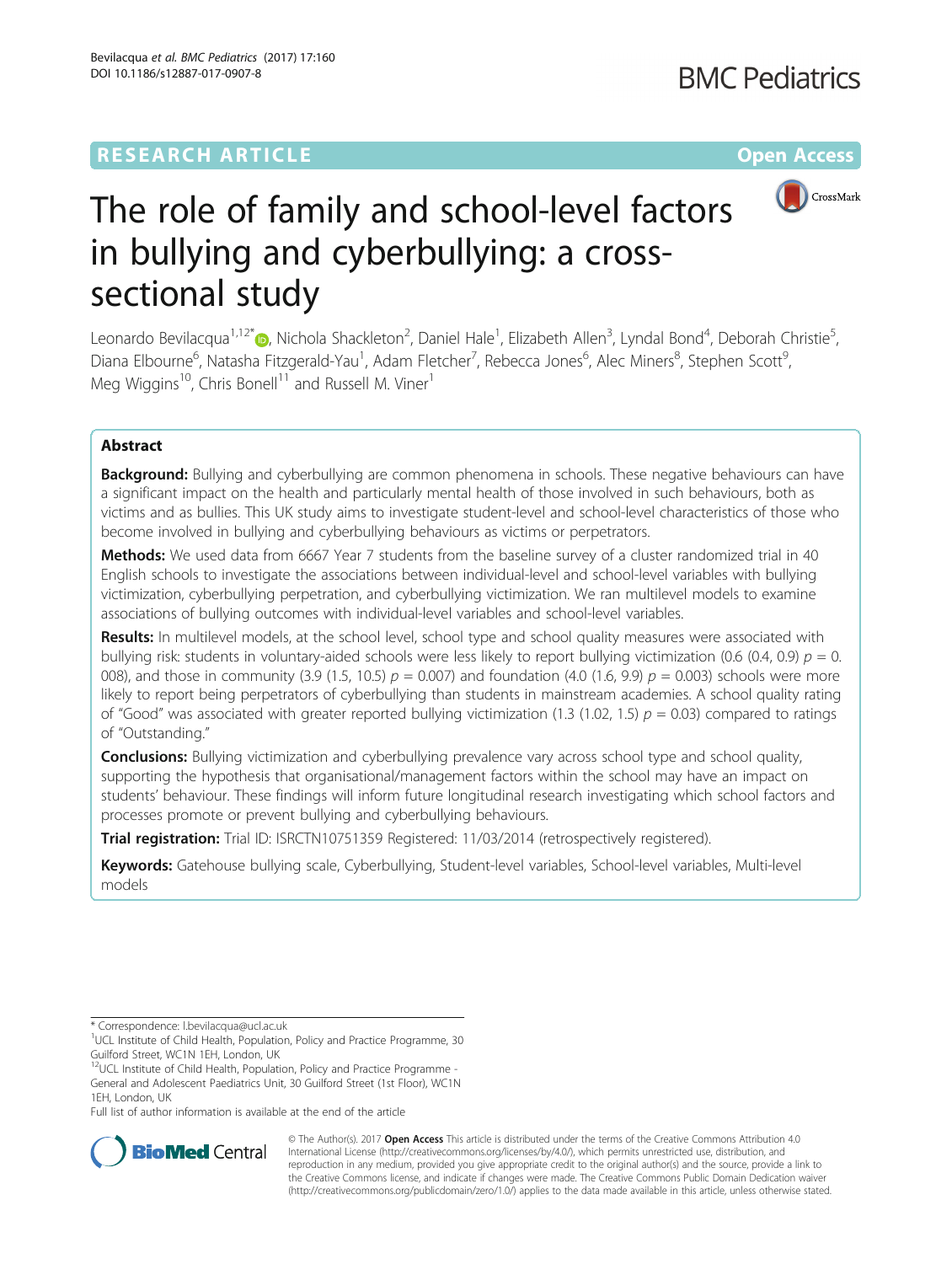## Background

Bullying is defined as repeated and harmful behaviour, characterised by a strong imbalance of power between the bully and the victim [[1](#page-8-0)]. Involvement in bullying behaviours is a widespread phenomenon in childhood and adolescence that can have a negative impact on health such as later anxiety problems [\[2](#page-8-0)], depression and self-harm [\[3](#page-8-0), [4](#page-8-0)], antisocial behaviour [\[5](#page-8-0)], and suicide or attempted suicide [[6, 7\]](#page-8-0), as well as substance misuse and poor educational outcomes [\[8](#page-8-0)].

Researchers have investigated the characteristics of adolescents who are involved in bullying behaviours. In a meta-analysis of 28 studies, Tippett and Wolke [[9\]](#page-8-0) found a significant but weak association between low socioeconomic status (SES) and being a victim of bullying. Bullying behaviours differ across sex and ethnicities. For example, males have been found to engage in bullying behaviours that are more physical in nature (such as hitting or kicking other classmates) than females, who seem to exhibit more relational bullying behaviours (such as excluding classmates or spreading rumours about them) [\[10](#page-8-0)]. A study conducted in the UK [[11](#page-8-0)] highlighted differences in bullying subtypes across ethnicities, with Pakistani and Caribbean girls more often being perpetrators of bullying than girls in other ethnic groups.

There is evidence that characteristics of the school can also influence bullying. For example, the size of the school [[12\]](#page-8-0) and the neighbourhood in which the school is located [[13](#page-9-0), [14](#page-9-0)] have been associated with bullying behaviours, with schools with a large number of students showing higher proportions of bullying behaviours, and low school/neighbourhood SES being associated with higher rates of bullying behaviours. However, we do not know the relationship between other school-level factors and bullying behaviours.

Recently, a new form of bullying has emerged, labelled "cyberbullying," which is defined as an aggressive act carried out by a single individual or a group of individuals using electronic forms of contact [\[15](#page-9-0)]. Research on cyberbullying is at an early stage but we know that the experience of being cyberbullied is very distressing [[16](#page-9-0)].

The family and socio-demographic characteristics of those who engage in cyberbullying have been little studied and most data currently available come mainly from the USA [[17\]](#page-9-0).

The aim of this exploratory study is to fill the gaps highlighted above by investigating a range of school characteristics that may be associated with 1) bullying victimization and 2) cyberbullying (victimization and perpetration). Understanding whether and what schoollevel characteristics have an impact on students' behaviour is particularly important to guide and implement intervention programs that target schools.

## **Methods**

We used data from the baseline survey of the INCLUSIVE study, a cluster randomized controlled trial of an intervention aimed at reducing bullying and aggressive behaviours in 11 to 16 year old students in secondary schools. Baseline data were collected before randomization in May–June 2014 from all Year 7 classes (age 11–12 years) in 40 participating secondary schools within the state education system across south-east England. Full details of the sampling methodology are available in the study protocol [\[18\]](#page-9-0). Schools exclusively for those with learning disabilities, behaviour problems (e.g. student referral units) and very poorly performing schools with an Ofsted rating of "Inadequate" were not included in the sample [\[18](#page-9-0)]. Data were collected through questionnaires completed in school in confidential sessions supervised by the research team. A total of 6667 students provided baseline data. Students provided demographic details by self-report. Other student-level outcome measures were also assessed by self-report as follows.

### Bullying measures

Bullying victimization was assessed using the Gatehouse Bullying Scale (GBS), a 12-item short and reliable instrument previously used in school-based surveys and shown to be related to other measures of social attachments, school engagement, and anxiety and depressive symptoms [[19](#page-9-0)]. The GBS enquires about four categories of bullying, i.e. being the subject of recent name calling, rumours, being left out of things, and physical threats or actual violence from other students in the last three months. In each of these, questions ask about the recent experience of that type of bullying (yes or no), how often it occurred (most days, about once a week, less than once a week), and how upset the student was by each type of bullying (from "I was quite upset," "a bit upset" to "not at all"). We combined frequency and distress responses to calculate GBS scores as follows:  $0 =$  Not bullied;  $1 =$  Bullied, but not frequently, and not distressed by it; 2 = Bullied, either frequently or distressed, but not both; and 3 = Bullied frequently and distressed. We used these to define two categories of bullying: bullying victimization (GBS score of 2 or 3 collapsed together indicating either frequent or distressing bullying or both) or severe bullying (GBS score of 3 indicating frequent distressing bullying).

The GBS does not specifically include or exclude bullying through social media or other online activities. Cyberbullying was specifically assessed using two items adapted from Smith and colleagues' DAPHNE II questionnaire [[15\]](#page-9-0) asking whether the participant was bullied (victim) and/or bullied someone else (perpetrator) through mobile phone use or the internet over the past three months. Responses were on a five-point Likert scale for each question, from  $1 = No$ , I have not;  $2 = Yes$ , once or twice;  $3 = Yes$ , two or three times a month;  $4 = Yes$ , about once a week; to  $5 = Yes$ ,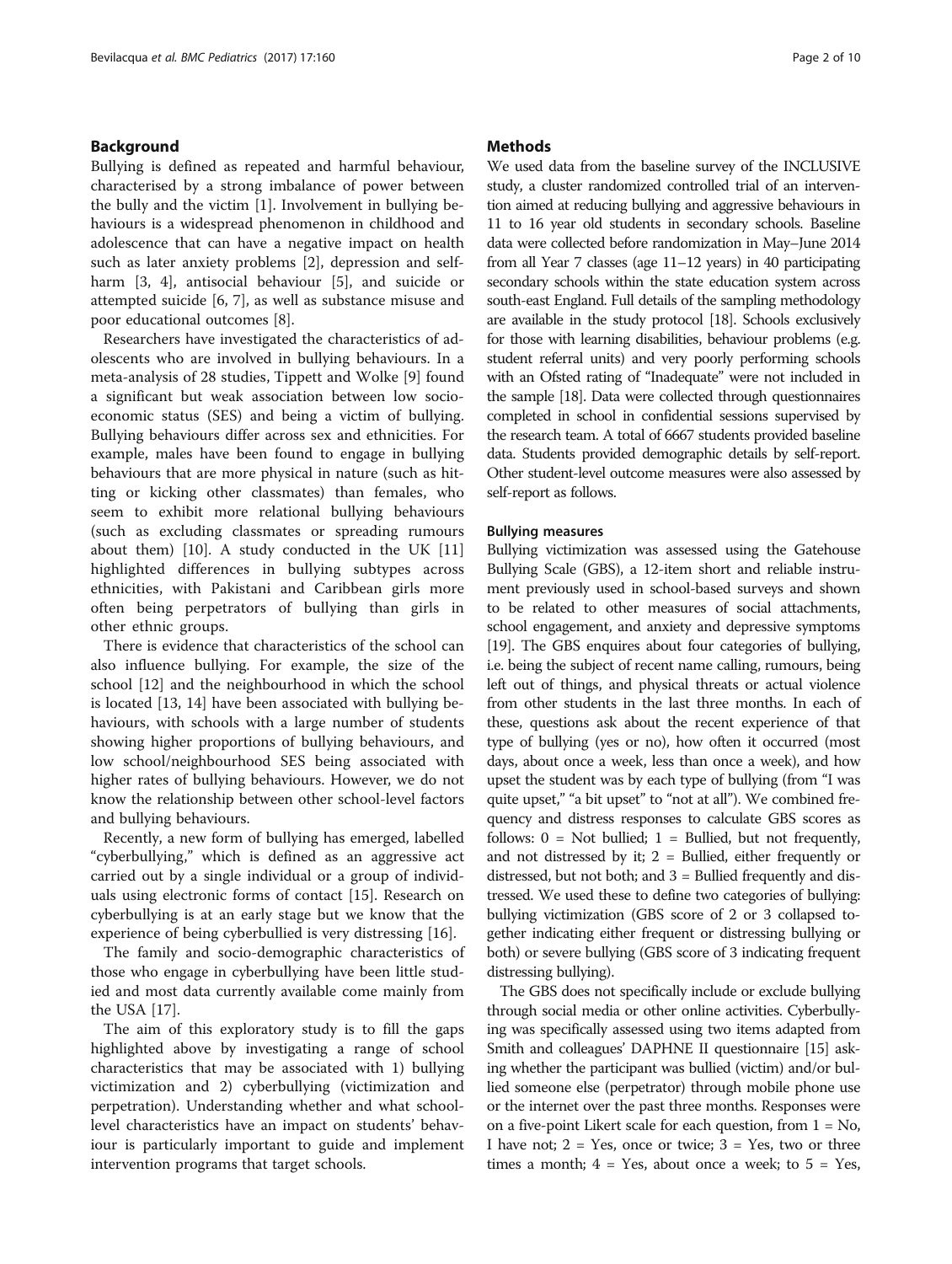several times a week or more. We dichotomised responses for these analyses into "not/rarely bullied" and "bullied/frequently bullied" for victims and "not/rarely bullied others" and "bullied/frequently bullied others" for perpetration (by collapsing responses 1 and 2 together and 3, 4 and 5 together to obtained these two categories for both cyberbullying victimization and perpetration).

#### Other student-level characteristics

Young people provided data on SES and family composition. Socioeconomic status was assessed using the Family Affluence Scale (FAS), developed specifically for reporting of SES by young adolescents [\[20\]](#page-9-0). Four questions assess car ownership, children having their own bedroom, the number of computers at home, and the number of holidays taken in the past 12 months. A composite FAS score is calculated for each student based on his or her responses to these four items. For our analyses, scores were collapsed to give FAS tertiles of low, medium, and high family affluence, where FAS low (score = 0, 1 and 2) indicates low affluence, FAS medium (score = 3, 4 and 5) indicates middle affluence, and FAS high (score  $= 6, 7, 8$  and 9) indicates high affluence.

Family composition was assessed based on student reports of who lived in their house with them. To create a dichotomous variable (two parents vs lone parent), students were classified as having two parents if they reported living with any two of the following: mother, father, step-mother, step-father, foster mother, and foster father. Students were classified as having a lone parent if they reported living with only one of these parents. In our sample, 73.91% of students reported living with two parents.

## School characteristics

Data were available on the following school-level characteristics:

- 1. School-level deprivation:
- a. Proportions of students eligible for free school meal (FSM): this is a widely used proxy measure for economic deprivation in the UK [[21](#page-9-0), [22](#page-9-0)]. In England and Wales, local education authority-maintained schools must provide a free midday meal to students if they or their parents receive specific benefits. We used the percentage of students eligible for FSMs at any time during the past six years, obtained from publicly accessible data from Department of Education school performance Tables [\[23\]](#page-9-0). The proportion of students eligible for FSM in our sample schools ranged from 3.0% to 79.2%  $(\text{mean} = 36.4\%, SD = 19.6).$
- b. The Income Deprivation Affecting Children Index (IDACI) score of the schools' postal address: the IDACI scores deprivation that measures the proportion of children in a small area under the age of 16 who live in low income households. It is supplementary to the Indices of Multiple Deprivation and is used for calculation of the educational contextual value added score, measuring children's educational progress [[24\]](#page-9-0).
- 2. School type: Our sample includes of five different types of schools: community ( $n = 5$ ), where premises and funding are provided by local authorities; foundation ( $n = 6$ ), where the school owns its own premises but funding comes from the local authority; voluntary-aided ( $n = 4$ ), where the premises are owned by a charity but funding is at least partly from the local authority; sponsor-led academy  $(n = 6)$ which are usually created from an underperforming school which obtained an independent business or charitable sponsor and where funding comes directly from central government; and converter academy mainstream ( $n = 18$ ), which are successful schools which have opted to gain more autonomy and have funding directly from central government [[25\]](#page-9-0). Voluntary-aided, community and foundation schools follow the National Curriculum and are supervised by the local authority. In our sample, all voluntary-aided schools were faith schools. Academies do not have to follow the National Curriculum except for core subjects. In addition, they have more freedom in setting their own term times and changing the length of school days.
- 3. School size: the total number of students in the school [\[26\]](#page-9-0).
- 4. Sex composition: mixed sex or single sex [\[26\]](#page-9-0).
- 5. School quality:
- a. Most recent overall Ofsted rating: in England, schools are inspected by a statutory body, the Office for Standards in Education, Children's Services and Skills [\[26\]](#page-9-0). Ofsted inspections are carried out every 2–5 years, depending on inspection outcomes [\[27\]](#page-9-0) and all schools had data from 2011 to 14. Schools were classified as  $1 =$  "Outstanding",  $2 =$  "Good",  $3 =$  "Requires improvement" or  $4 =$  "Inadequate" based on the quality of teaching, leadership and management, achievement of students, and behaviour and safety of students at the school. Our sample included no schools with a rating of "Inadequate."
- b. Value added (VA) score: a second school quality rating was the VA score, an official measure of the progress students make between different stages of education. To calculate this, a median line approach is used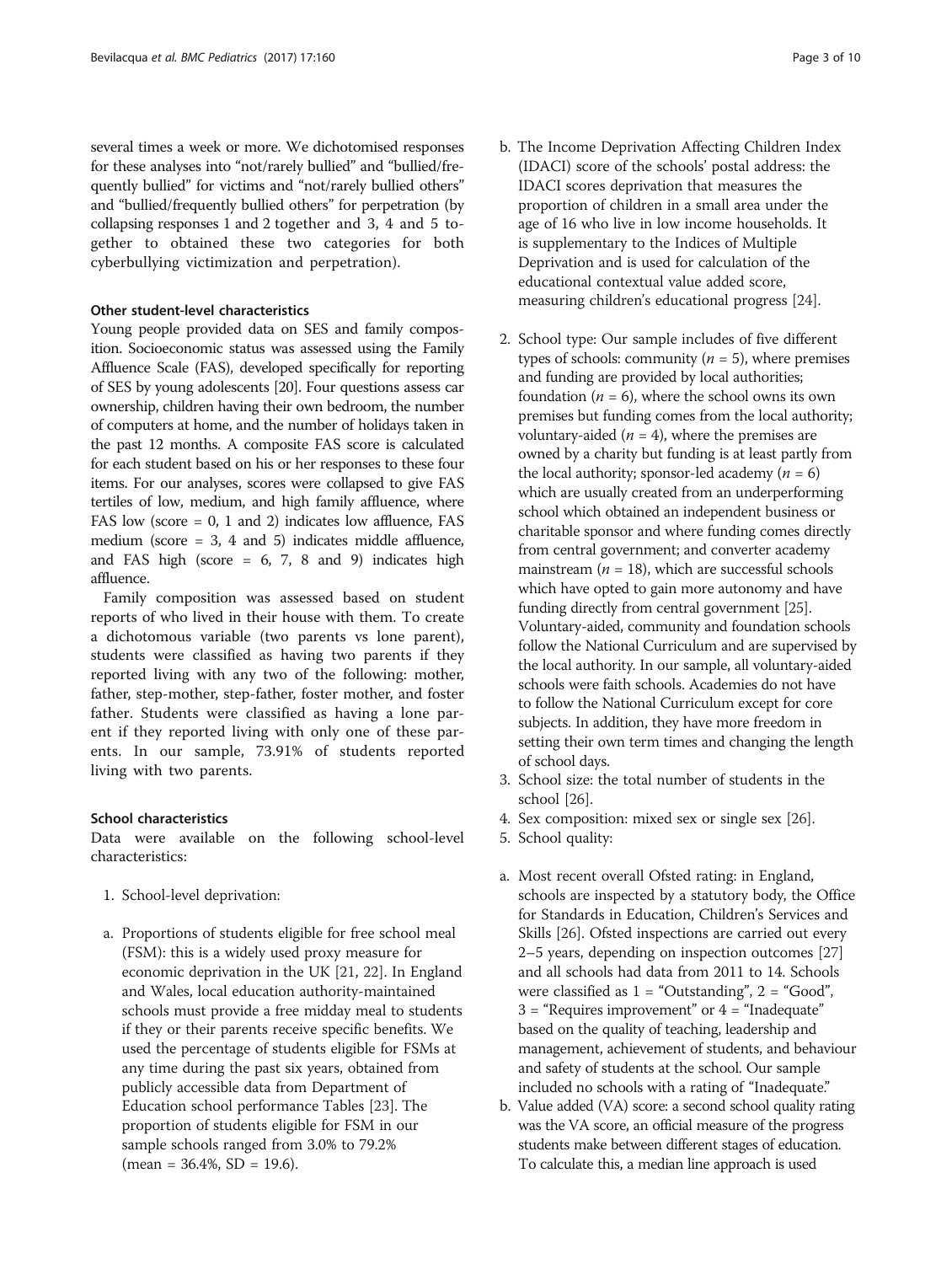whereby the VA score for each student is the difference (positive or negative) between their own output point score (end of Key Stage 4) and the median output point score achieved by others with the same or similar starting point (Key Stage 2 or 3), or input point score [\[23\]](#page-9-0). Scores for VA were given, with schools that neither added nor subtracted value being given a score of 1000.

## Statistical analysis

We first described the frequency of bullying (collapsing GBS scores in two different ways to obtain both "significant" and "severe bullying" with only significant bullying being used for subsequent analyses), and cyberbullying perpetration and victimization by sex and ethnicity among students and the distribution of school-level factors across schools.

Previous research has shown that individual-level factors considered here (gender, ethnicity, SES and family composition) have been consistently associated with mental health and bullying outcomes. Therefore, all the models in our study included these factors as covariates.

In step one we examined the association of each schoollevel factor with bullying and cyberbullying outcomes in separate models, adjusted for all individual-level factors and took account of clustering at the school level. In step

two we used multilevel mixed effects logistic regression to examine the associations between bullying and cyberbullying outcomes and individual- and school-level factors, with a random effect for school. This final model included all school-level variables that were found significant at the  $p < 0.1$  in step two, together with all individual-level factors.

Interactions were tested between all individual- and school-level factors that were significant at the 10% level in the final multivariable model. Data were analysed using STATA 13.0 (College Station, TX).

## Results

Data were available for 6667 (3103 males, 47%) Year 7 students (mean age =  $11.8$ , SD = 0.4) in 40 schools in southeast England. Of these, 39.4% were White British, 25.0% were Asian or Asian British, 14.0% were Black or Black British, 8.5% were White (other), 7.0% reported having mixed ethnicity, 1.0% were Chinese or Chinese British, and 5.1% were from other ethnic groups.

The distribution of bullying victimization (either frequent or distressing) and severe bullying categories and cyberbullying (victimization and perpetration) by sex and ethnicity are shown in Table 1.

#### Table 1 Prevalence of bullying victimization and cyberbullying by sex and ethnicity

GBS measures of bullying victimization Bullying victimization either Whole sample White British White Other Asian/Asian British Black/Black British Mixed Ethnicity Other Ethnic group frequent or distressing N % n % n % n % n % n % n % Male 948 32.1 350 30.33% 89 33.71% 261 32.42% 122 31.44% 72 35.82% 54 38.57 Female 1262 38.16 528 38.68% 108 39.42% 270 35.67% 191 41.70% 96 41.20% 69 31.36 Severe bullying victimization Whole sample White British White Other Asian/Asian British Black/Black British Mixed Ethnicity Other Ethnic group N % n % n % n % n % n % n % Male 295 9.99% 98 8.49% 31 11.74% 93 11.55% 28 7.22% 23 11.44% 22 15.71% Female 450 13.61% 168 12.31% 45 16.42% 95 12.55% 80 17.47% 33 14.16% 29 13.18% Cyberbullying measures Cyberbullying perpetration Whole sample White British White Other Asian/Asian British Black/Black British Mixed Ethnicity Other Ethnic group N % n % n % n % n % n % n % Male 34 1.13 8 0.68% 6 2.23% 5 0.61% 6 1.53% 9 4.50% 0 0 Female 15 0.45 6 0.44% 1 0.35% 2 0.26% 4 0.84% 0 0.0% 2 0.89% Cyberbullying victimization Whole sample White British White Other Asian/Asian British Black/Black British Mixed Ethnicity Other Ethnic group N % n % n % n % n % n % n % Male 58 1.94 15 1.28% 9 3.38% 17 2.10% 11 2.78% 4 1.96% 2 1.44% Female 150 4.48 71 5.18% 15 5.38% 23 3.00% 23 4.88% 7 2.95% 11 4.95%

The table shows number and percentage of students who reported bullying victimization (frequent or distressing) and severe bullying (frequently and distressing, cyberbullying of others (cyberbullying perpetration) and those who report having frequently been victims of cyberbullying (Cyberbullying victimization)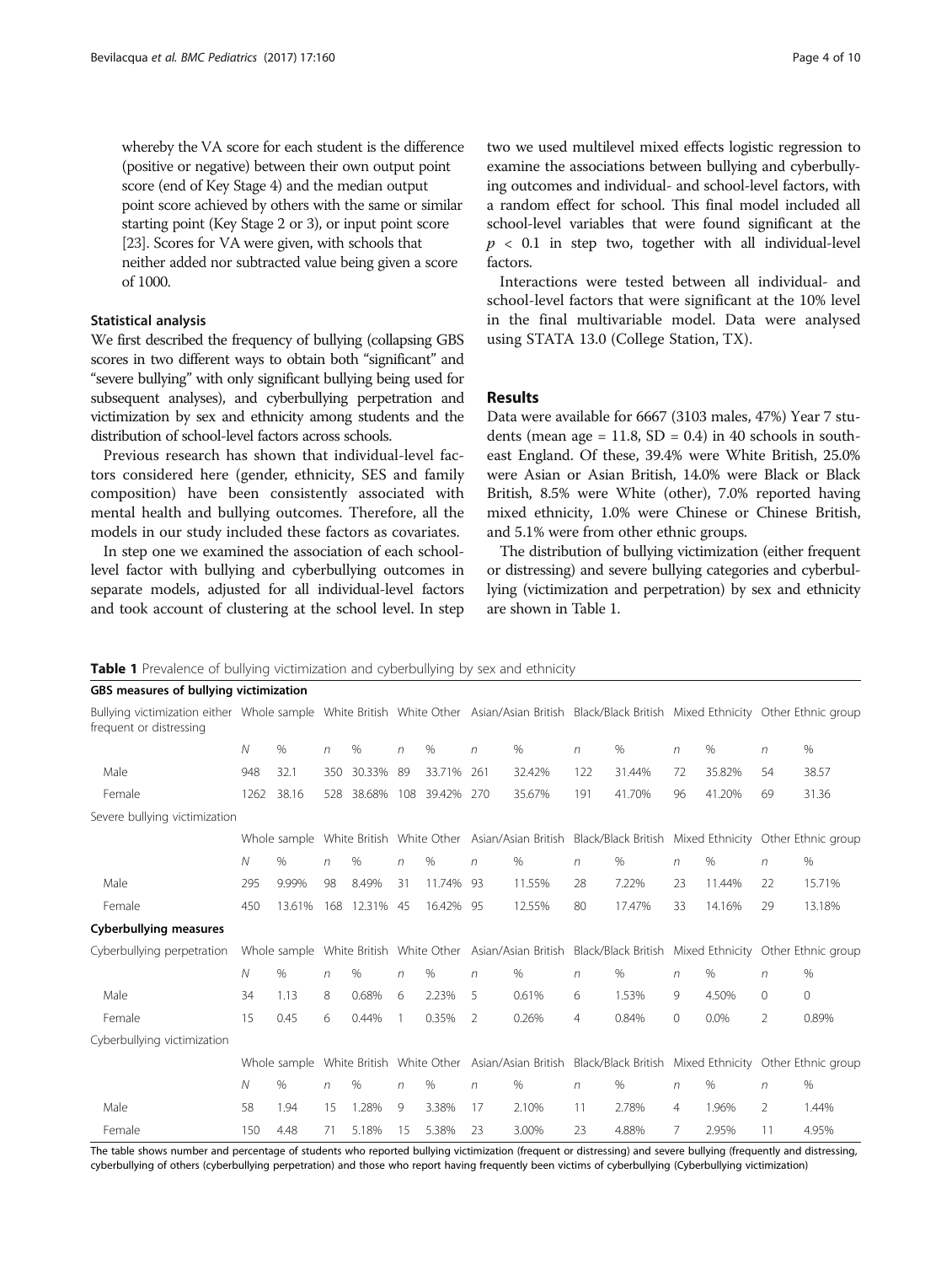## Student-level variables

The associations of individual-level variables with bullying outcomes are shown in the final multivariable model. Sex was strongly associated with all bullying outcomes: girls were more likely to be significantly bullied and cyberbullied but less likely to be cyberbullies. Bullying victimization or cyberbullying victimization did not vary across ethnic groups when adjusted for all other factors. However, students of mixed ethnicity were more likely to be cyberbullying perpetrators than white British students. Individual-level deprivation (low compared to medium family affluence) was associated with greater risk of being a cyberbullying victim or perpetrator. Independently of deprivation, young people from a single parent household were more likely to be bullied and cyberbullied compared to those coming from a two-parent household.

## School-level variables

Characteristics of schools are shown in Table 2 with further detail on student characteristics by type of school shown in Table 5 (in the [Appendix](#page-8-0)). Associations between each school-level factor and bullying and cyberbullying outcomes, adjusted for all individual-level factors, were tested in separate models and results are shown in Table [3.](#page-5-0) All those school-level factors that were found to be

| <b>Table 2</b> Characteristics of 40 schools and their students |
|-----------------------------------------------------------------|
|-----------------------------------------------------------------|

significant at the 10% level were included in our final model, where all individual-level factors were again included. Results of this model are shown in Table [4](#page-6-0).

Adjusted school-level intra-class correlation coefficients ranged from 0.19 to 0.25 for each of our outcome measures.

## Discussion

This is the first study to examine both student- and schoollevel factors associated with bullying victimization and cyberbullying in a large sample of English young people. We found that 32% of boys and 38% of girls report bullying victimization (either frequent or distressing, or both) with 10% of boys and 14% of girls reporting severe bullying (frequent and distressing) over the same period. Bullying through online methods (cyberbullying victimization) was reported by 2% of boys and 4.5% of girls, with 1% of boys and 0.5% of girls reporting being cyberbullies. Bullying of all types varied significantly by school, although the school-level explained only 1.9% to 2.5% of the variance of bullying across the sample.

Bullying victimization and cyberbullying victimization were reported more often by girls. A potential explanation for this result is that girls are more likely to be exposed to

| Free School Meal               | Mean       | SD         | Min   | Max    |                |          |
|--------------------------------|------------|------------|-------|--------|----------------|----------|
| FSM value                      | 34.9       | 20.3       | 3     | 79.2   |                |          |
| Sex                            | Students N | Students % |       |        | School N       | School % |
| Mixed sex                      | 5055       | 75.8       |       |        | 30             | 75       |
| Single sex F                   | 1175       | 17.6       |       |        | $\overline{7}$ | 17.5     |
| Single sex M                   | 437        | 6.5        |       |        | 3              | 7.5      |
| School size                    | Mean       | SD         | Min   | Max    |                |          |
| Total number of students       | 1157.7     | 301.8      | 504   | 1841   |                |          |
| Type of school                 | Students N | Students % |       |        | School N       | School % |
| Converter - Academy Mainstream | 3320       | 49.8       |       |        | 19             | 47.5     |
| Voluntary aided                | 452        | 6.8        |       |        | $\overline{4}$ | 10       |
| Community schools              | 883        | 13.2       |       |        | 5              | 12.5     |
| Academy - sponsor led          | 824        | 12.4       |       |        | 6              | 15       |
| Foundation school              | 1188       | 17.4       |       |        | 6              | 15       |
| <b>IDACI</b>                   | Mean       | SD         | Min   | Max    |                |          |
| <b>IDACI</b> score             | 24.2       | 20.0       | 0     | 69.8   |                |          |
| Ofsted                         | Students N | Students % |       |        | School N       | School % |
| Outstanding                    | 2116       | 32.1       |       |        | 11             | 27.5     |
| Good                           | 3907       | 59.4       |       |        | 25             | 62.5     |
| Requires Improvement           | 559        | 8.4        |       |        | $\overline{4}$ | 10       |
| Value Added Score              | Mean       | SD         | Min   | Max    |                |          |
| VA Value                       | 1005.0     | 20.4       | 921.3 | 1040.5 |                |          |

NB. Data are shown for all 40 schools except where noted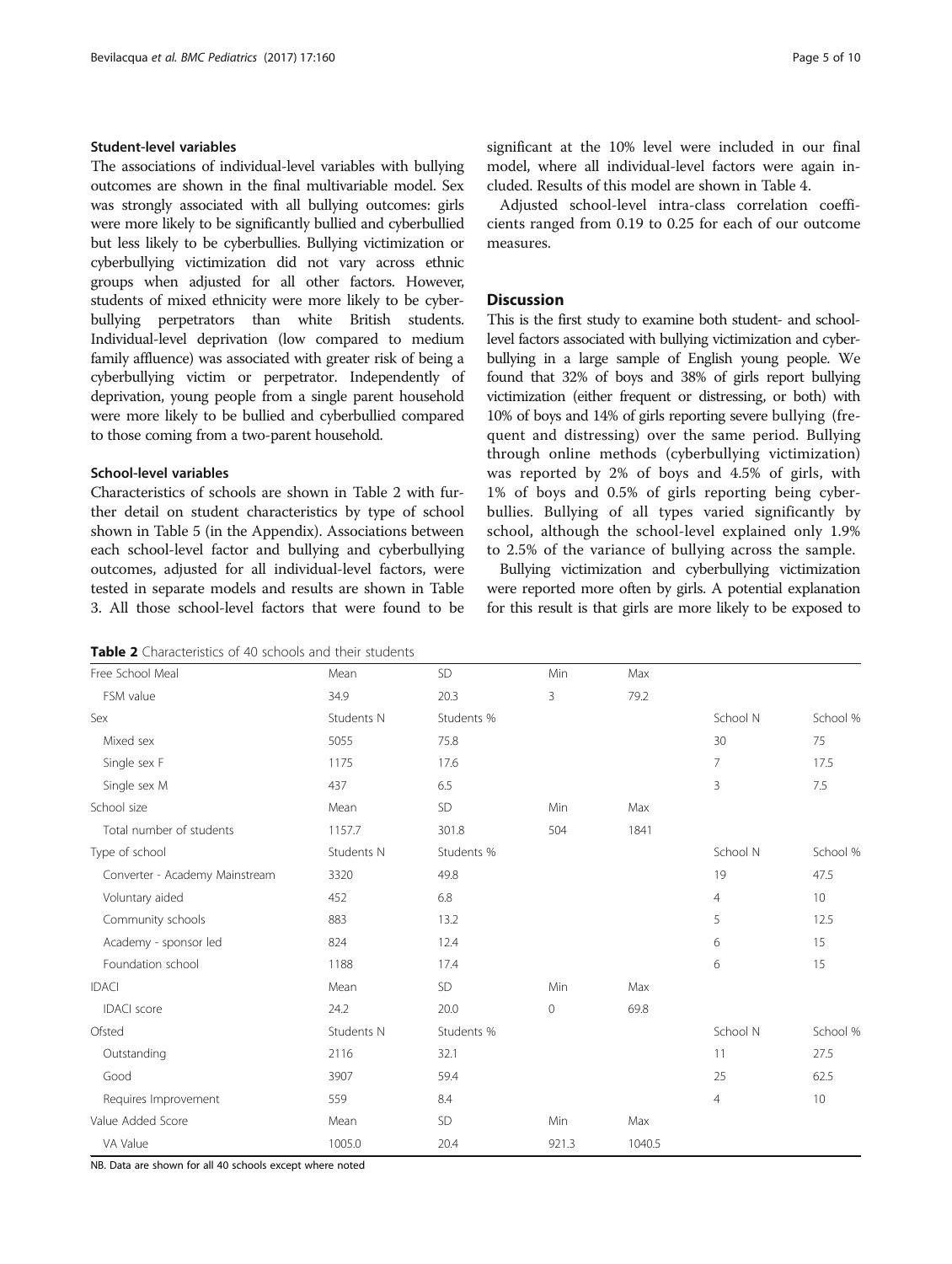|                                   | Significant<br>victimization |                      |           | Cyberbullying<br>perpetration |                      |           | Cyberbullying<br>victimization |                      |           |  |
|-----------------------------------|------------------------------|----------------------|-----------|-------------------------------|----------------------|-----------|--------------------------------|----------------------|-----------|--|
|                                   | adjusted OR                  | 95% CI               | $p$ value | adjusted OR                   | 95% CI               | $p$ value | adjusted OR                    | 95% CI               | $p$ value |  |
| Free School Meal                  |                              |                      |           |                               |                      |           |                                |                      |           |  |
|                                   | 1.00                         | .9955028<br>1.00949  | 0.5       | 1.02                          | 1.001606<br>1.045892 | 0.03      | $\mathbf{1}$                   | .9961553<br>1.017999 | 0.2       |  |
| School sex                        |                              |                      |           |                               |                      |           |                                |                      |           |  |
| Mixed sex                         | 1                            |                      |           | $\mathbf{1}$                  |                      |           | $\mathbf{1}$                   |                      |           |  |
| Single sex F                      | .73                          | .5643272<br>.9515022 | 0.02      | .72                           | .1746976<br>2.94945  | 0.6       | .9                             | .5423573<br>1.501808 | 0.7       |  |
| Single sex M                      | 1.21                         | .8328359<br>1.765787 | 0.3       | .43                           | .071117<br>2.576839  | 0.3       | .84                            | .308904<br>2.275078  | 0.7       |  |
| School size                       |                              |                      |           |                               |                      |           |                                |                      |           |  |
| Total number of students          | $\mathbf{1}$                 | .9943321<br>1.000767 | 0.1       | .99                           | .9812291<br>1.00784  | 0.4       | $\mathbf{1}$                   | .9945173<br>1.00771  | 0.7       |  |
| Type of school                    |                              |                      |           |                               |                      |           |                                |                      |           |  |
| Converter - Academy<br>Mainstream | 1                            |                      |           |                               | $\mathbf{1}$         |           |                                | $\mathbf{1}$         |           |  |
| Voluntary aided                   | .69                          | .4772175<br>.9991611 | 0.05      | .49                           | .0571277<br>4.354682 | 0.5       | .72                            | .3356624<br>1.567076 | 0.4       |  |
| Community schools                 | 1.04                         | .7711656<br>1.409772 | 0.8       | 4.25                          | 1.543457<br>11.71325 | 0.005     | 1.63                           | .9985184<br>2.66383  | 0.05      |  |
| Academy - sponsor led             | .86                          | .6425759<br>1.165844 | 0.3       | 2.10                          | .687105<br>6.43157   | 0.2       | .55                            | .279567<br>1.076904  | 0.08      |  |
| Foundation school                 | .88                          | .6629961<br>1.162673 | 0.4       | 4.73                          | 1.827836<br>12.25967 | 0.001     | .98                            | .5895541<br>1.61874  | 0.9       |  |
| <b>IDACI</b>                      |                              |                      |           |                               |                      |           |                                |                      |           |  |
| <b>IDACI</b> score                | 1                            | .9960809<br>1.006945 | 0.6       | 1.01                          | .9956466<br>1.038245 | 0.1       | 1.43                           | 1.030389<br>1.977603 | 0.2       |  |
| Ofsted                            |                              |                      |           |                               |                      |           |                                |                      |           |  |
| Outstanding                       | 1                            |                      |           | $\mathbf{1}$                  |                      |           | 1                              |                      |           |  |
| Good                              | 1.28                         | 1.024871<br>1.596348 | 0.03      | 1.94                          | .7071846<br>5.335933 | 0.2       | 1.03                           | .6593583<br>1.609838 | 0.9       |  |
| Requires Improvement              | 1.3                          | .9037564<br>1.872556 | 0.1       | 4.01                          | 1.054254<br>15.24303 | 0.04      | .93                            | .4169812<br>2.062901 | 0.8       |  |
| Value Added Score                 |                              |                      |           |                               |                      |           |                                |                      |           |  |
| VA Value                          | 1                            | .9918419<br>1.001285 | 0.1       | .99                           | .9743484<br>1.01292  | 0.5       | 1                              | .994339<br>1.01547   | 0.4       |  |

<span id="page-5-0"></span>Table 3 Partially adjusted associations of school-level factors with bullying outcomes

bullying from both other girls and boys as well (i.e. with the latter engaging in more gender-based violence such as sexual harassment or sex-based jokes), as opposed to boys, who might be bullied primarily by other boys and less likely to be bullied by girls. Therefore, this may reflect an actual difference in terms of frequency and emotional distress associated with victimization across gender in our sample. Another potential explanation is that girls are more likely to report actual frequency and levels of distress associated with victimization compared to males, perhaps as a consequence of less shame associated with reporting being bullied compared to boys, but this remains highly speculative.

We found minimal association between bullying and cyberbullying and ethnicity, aside from a low significance association between mixed ethnicity and cyberbullying perpetration. This result adds to a scenario of mixed findings, where the relationship between ethnicity and peer aggression is still unclear. Those from more deprived families were more likely to be victims of cyberbullying but also cyberbullying perpetrators. Students with a lone parent were found to be more likely to be bullied and cyberbullied. The school-level factors independently associated with bullying risk were school quality rating and school type. An Ofsted rating of "Good" was associated with higher risk of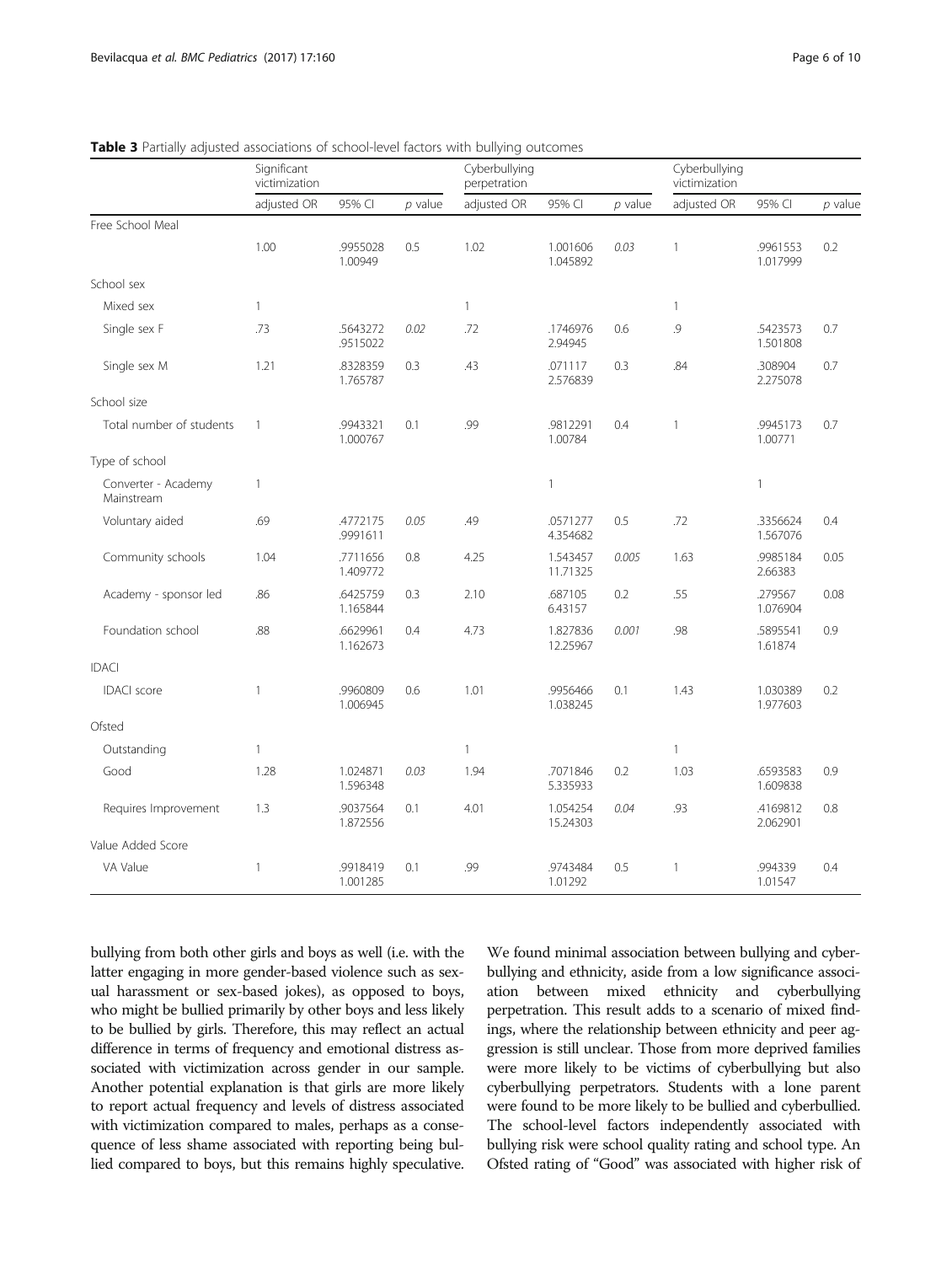|                                  | Significant<br>bullying      |                           |         |                               |                       |       | Cyberbullying<br>victimization |                       |           |
|----------------------------------|------------------------------|---------------------------|---------|-------------------------------|-----------------------|-------|--------------------------------|-----------------------|-----------|
|                                  | adjusted OR 95% CI           |                           |         | $p$ value adjusted OR         | 95% CI                |       | $p$ value adjusted OR          | 95% CI                | $p$ value |
| Sex                              |                              |                           |         |                               |                       |       |                                |                       |           |
| Male                             | $\mathbf{1}$                 |                           |         | $\mathbf{1}$                  |                       |       | $\mathbf{1}$                   |                       |           |
| Female                           | 1.43                         | 1.26206<br>1.619914       | < 0.000 | 0.38                          | .1972747<br>0.7490761 | 0.004 | 2.31                           | 1.655916<br>3.226372  | < 0.000   |
| Ethnicity                        |                              |                           |         |                               |                       |       |                                |                       |           |
| White British                    | $\mathbf{1}$                 |                           |         | $\mathbf{1}$                  |                       |       | $\mathbf{1}$                   |                       |           |
| White other                      | 1.16                         | .940071<br>1.425895       | 0.2     | 2.08                          | .766005<br>5.651757   | 0.1   | 1.38                           | .8434737<br>2.254222  | 0.2       |
| Asian/Asian British              | 0.99                         | .8358366 0.9<br>1.164221  |         | 0.77                          | .2594833<br>2.313221  | 0.6   | 0.81                           | .5255289<br>1.254694  | 0.3       |
| Black/Black British              | 1.17                         | .965876<br>1.407702       | 0.1     | 1.99                          | .7520412<br>5.260238  | 0.2   | 1.16                           | .7219747<br>1.852542  | 0.5       |
| Mixed ethnicity                  | 1.25                         | .9936084 0.06<br>1.565785 |         | 3.06                          | 1.142718<br>8.189537  | 0.03  | 0.64                           | .3147527<br>1.314576  | 0.2       |
| Other                            | 1.02                         | .7956576 0.8<br>1.323007  |         | 0.44                          | .0543722<br>3.594754  | 0.4   | 1.11                           | .5857842<br>2.113013  | 0.7       |
| Family structure                 |                              |                           |         |                               |                       |       |                                |                       |           |
| Two parents                      | $\mathbf{1}$                 |                           |         | $\mathbf{1}$                  |                       |       | $\mathbf{1}$                   |                       |           |
| Single parent                    | 1.19                         | 1.044057 0.009<br>1.35345 |         | 1.01                          | .5154379<br>1.982387  | 0.1   | 1.44                           | 1.042272<br>2.002339  | 0.03      |
| Socio-economic status            |                              |                           |         |                               |                       |       |                                |                       |           |
| FAS medium                       | $\mathbf{1}$                 |                           |         | $\mathbf{1}$                  |                       |       | $\overline{1}$                 |                       |           |
| FAS low                          | 1.34                         | .9822942 0.06<br>1.834434 |         | 3.85                          | 1.182666<br>12.54253  | 0.02  | 2.31                           | 1.197309<br>4.476614  | 0.01      |
| FAS high                         | 1.09                         | .9617164 0.2<br>1.229097  |         | 1.82                          | .8781477<br>3.764663  | 0.1   | 1.37                           | .9698386<br>1.935498  | 0.07      |
| Free School Meal                 |                              |                           |         |                               |                       |       |                                |                       |           |
|                                  | Significant<br>victimization |                           |         | Cyberbullying<br>perpetration |                       |       | Cyberbullying<br>victimization |                       |           |
| School sex                       | adjusted OR 95% CI           |                           |         | $p$ value adjusted OR         | 95% CI                |       | $p$ value adjusted OR          | 95% CI                | $p$ value |
| Mixed sex                        | $\mathbf{1}$                 |                           |         |                               |                       |       |                                |                       |           |
| Single sex F                     | 0.79                         | .6177481<br>1.005942      | 0.056   |                               |                       |       |                                |                       |           |
| Single sex M                     | 1.38                         | .9574116 0.08<br>1.987917 |         |                               |                       |       |                                |                       |           |
| School size                      |                              |                           |         |                               |                       |       |                                |                       |           |
| Total number of students         |                              |                           |         |                               |                       |       |                                |                       |           |
| Type of school                   |                              |                           |         |                               |                       |       |                                |                       |           |
| Converter - Academy Mainstream 1 |                              |                           |         | $\mathbf{1}$                  |                       |       | $\mathbf{1}$                   |                       |           |
| Voluntary aided                  | 0.63                         | .4443628 0.008<br>.884386 |         | 0.50                          | .0595084<br>4.179261  | 0.5   | 0.72                           | .3356624 1.567076 0.4 |           |
| Community schools                | 0.97                         | .7399493 0.8<br>1.278299  |         | 3.89                          | 1.447156<br>10.45903  | 0.007 | 1.63                           | .9985184 2.66383      | 0.05      |
| Academy - sponsor led            | 0.78                         | .5902065 0.1<br>1.044216  |         | 2.49                          | .8481433<br>7.335429  | 0.1   | 0.55                           | .279567<br>1.076904   | 0.08      |
| Foundation school                | 0.91                         |                           | 0.4     | 3.95                          |                       | 0.003 | 0.98                           |                       | 0.9       |

<span id="page-6-0"></span>Table 4 Multilevel models of associations of bullying victimization, cyberbullying perpetration, and cyberbullying victimization with individual- and school-level factors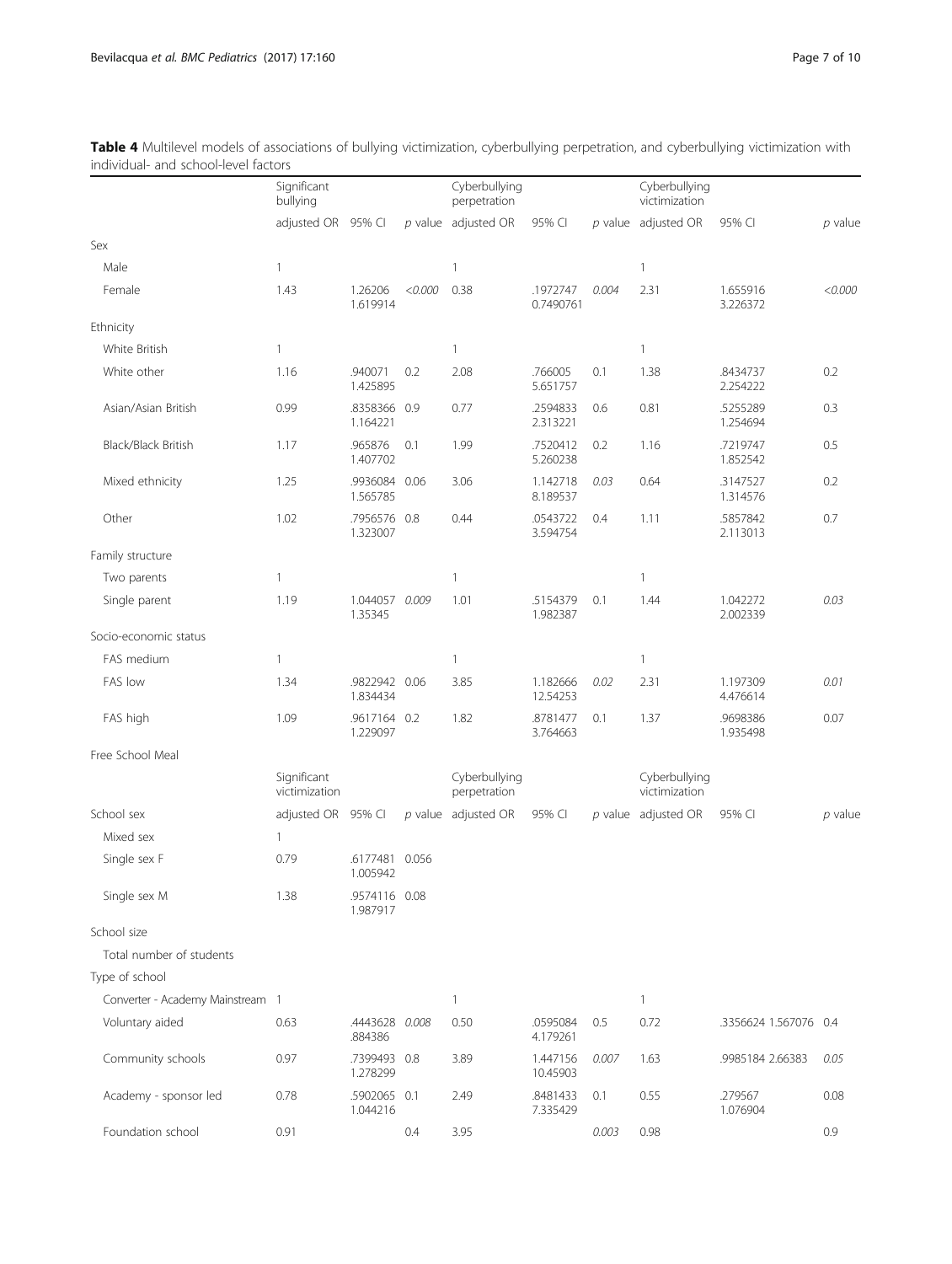|                      |      | .7016586<br>1.172529         |      | 1.571424<br>9.932699         | .5895541<br>1.61874 |
|----------------------|------|------------------------------|------|------------------------------|---------------------|
| <b>IDACI</b>         |      |                              |      |                              |                     |
| <b>IDACI</b> score   |      |                              |      |                              |                     |
| Ofsted               |      |                              |      |                              |                     |
| Outstanding          |      |                              |      |                              |                     |
| Good                 | 1.26 | 1.021447<br>0.03<br>1.546847 | 1.61 | .6172557<br>0.3<br>4.190908  |                     |
| Requires Improvement | 1.12 | .8000499 0.5<br>1.58324      | 2.79 | .8696668<br>0.08<br>8.973181 |                     |
| Value Added Score    |      |                              |      |                              |                     |
| VA Value             |      |                              |      |                              |                     |

Table 4 Multilevel models of associations of bullying victimization, cyberbullying perpetration, and cyberbullying victimization with individual- and school-level factors (Continued)

The table shows the final model with intra-class correlation coefficients, student-level factors, and school-level factors associated to bullying victimization and cyberbullying outcomes

significant bullying compared with schools rated "Outstanding". These findings were independent of other school-level factors including school type.

This finding suggests that school organisations that perform well in terms of leadership and management engender school climates that are protective against bullying. We recognise that Ofsted ratings take into account a number of aspects of a school aside from leadership and management, including school ethos, awareness of bullying behaviours and how to prevent and manage them. We speculate that these latter aspects of Ofsted are particularly important in explaining why students in "Outstanding" schools report lower bullying victimization scores compared to schools with an Ofsted rating of "Good". We recognise that school level factors other than those measured in the present study are likely to influence bullying behaviours (i.e. staff health and well-being). Note that the lowest Ofsted rating ("Requires improvement") was not associated with bullying risk, possibly due to the small number of schools in this category.

Students in voluntary-aided schools (faith schools in our sample) were less likely to be bullied compared to those in the largest group of schools, i.e. mainstream state schools that had recently converted to academy status. This supports the notion that elements of school ethos and culture are protective against bullying. Alternative hypotheses include that faith schools might attract students from families in whom bullying is less common or where children are more resilient to being bullied. In contrast, cyberbullying perpetration was more common amongst community and foundation schools compared to converter academy mainstream schools. The reasons for this are unclear and need to be investigated further in longitudinal samples. We did not find that the sex intake of a school was strongly associated with bullying, although an interaction between family affluence and school sex suggested that the association of high SES with lower risk of bullying is stronger in boys-only schools than in girls-only or mixed schools.

## Strengths and limitations

We used baseline data from a very large school-based survey with a sample purposively recruited to be representative of the range of state schools in England, with the exception of schools rated "Inadequate." Response rates were high. We used validated outcomes for bullying and cyberbullying and accepted measures of school type and quality. Analyses accounted for clustering of data at the school-level.

Our data are subject to a number of limitations. Data are cross-sectional and causality cannot therefore be inferred. We had limited power to examine smaller ethnic groups and less common school types. This study is limited by the data collected in the Inclusive trial, which did not include a separate measure of non-cyberbullying perpetration.

The extent to which more traditional measures of bullying such as the GBS also pick up elements of cyberbullying is unclear.

Finally, we accept that the study was not powered for interaction tests and furthermore we have carried out a large number of tests leading to an increased risk of type I error.

## Conclusions

We investigated whether school-level factors influence bullying and cyberbullying in a large sample of secondary school students. School type and school quality measures were associated with bullying risk. These preliminary findings pave the way for future research investigating which school factors and processes promote or prevent bullying and inform development of interventions to prevent bullying and cyberbullying in schools.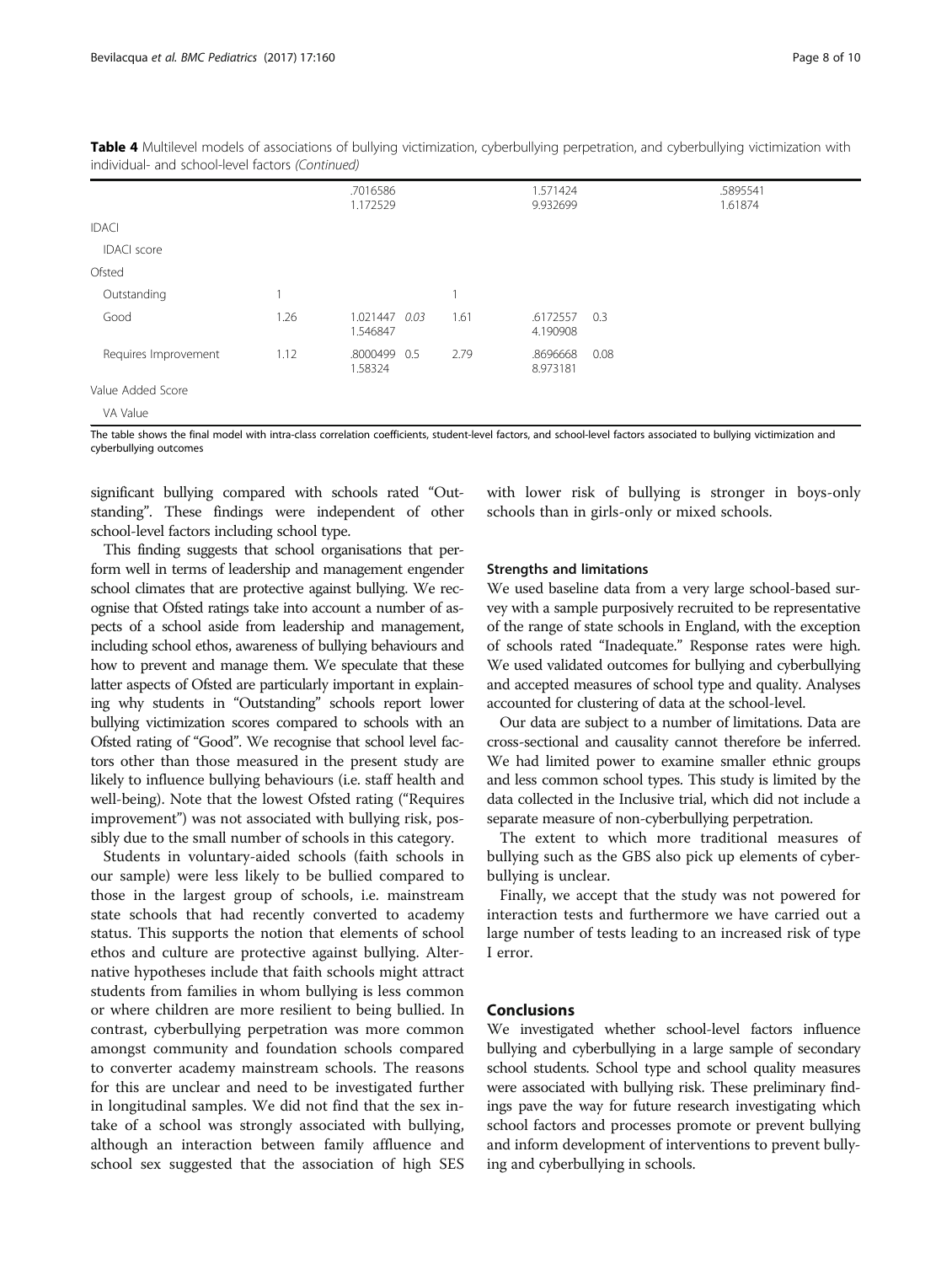<span id="page-8-0"></span>T5

#### Table 5 Student characteristics by school type

|                              |        | $\overline{\phantom{0}}$ |           |           |      |      |                |                |      |    |                |            |             |
|------------------------------|--------|--------------------------|-----------|-----------|------|------|----------------|----------------|------|----|----------------|------------|-------------|
| School Type                  | Gender |                          | Ethnicity |           |      |      |                | Lone           | FAS  |    |                |            |             |
|                              | M      | н.                       | <b>WB</b> | <b>WO</b> | A/AB | B/BB | <b>ME</b>      | OE             | YES  | NO | LOW            | <b>MED</b> | <b>HIGH</b> |
|                              | %      | %                        | %         | %         | %    | %    | $\%$           | %              | $\%$ | %  | %              | $\%$       | $\%$        |
| Voluntary aided              | 57     | 43                       | 30        | 14        |      | 29   | 12             |                | 34   | 66 | 3              | 30         | 67          |
| Community Schools            | 40     | 60                       | 35        | 11        | 22   | 17   | 9              | 6              | 33   | 67 | $\overline{4}$ | 43         | 53          |
| Converter Academy-mainstream | 47     | 53                       | 51        |           | 26   |      | $\overline{4}$ | $\overline{4}$ | 21   | 79 |                | 28         | 70          |
| Academy Sponsor-led          | 56     | 44                       | 29        | 9         |      | 30   | $\mathbf{1}$   | 9              | 36   | 64 | 5              | 40         | 56          |
| Foundation schools           | 43     | 57                       | 20        | 9         | 41   | 13   |                | 9              | 25   | 75 | 5              | 40         | 54          |
|                              |        |                          |           |           |      |      |                |                |      |    |                |            |             |

Ethnicity groups: WB White British, WO White Other, A/AB Asian/Asian British, B/BB Black, black British, ME Mixed Ethnicity, OR Other ethnic group

#### **Abbreviations**

FAS: Family Affluence Scale; FSM: Free School Meal; GBS: Gatehouse Bullying Scale; IDACI: Index Deprivation Affecting Children Index; OFSTED: Office for Standards in Education, Children's Services and Skills; VA: Value Added Score

#### Acknowledgments

Not applicable.

#### Funding

The INCLUSIVE study (trial number: ISRCTN10751359) is funded by the NIHR.

#### Availability of data and materials

Limited data sets may be available on reasonable request from RV and CB.

#### Authors' contributions

RV conceived the study design. EA contributed to refine the analysis plan. LB, NS and DH analysed the data. LB was the major contributor in writing the manuscript. All authors read, commented and gave their intellectual contribution to the work presented here. All authors read and approved the final manuscript.

#### Ethics approval and consent to participate

The study, including means of consent used, has been approved by the Institute of Education Research Ethics Committee (18/11/13 ref. FCL 566) and the University College London Research Ethics Committee (30/1/14, Project ID: 5248/001). All pupils signed a consent form before providing the data (please note that as pupils were under the age of 16, this in essence constitutes providing assent). Parents of all study participants were informed about the study in advance from the schools (via either email or hard copy) through a one-page parent information sheet. This was sent to schools by the research team well in advance and briefly described the study, the data collection procedure, and highlighted that the data would be kept confidential. Parents were not required to provide consent but could contact the research team if they did not want their pupils to take part in the study (passive consent). As agreed with the ethics committee given this was an opt-out consent, we did not assess whether parents had received the information.

#### Consent for publication

"Not applicable".

## Competing interests

The authors declare that they have no competing interests.

#### Publisher's Note

Springer Nature remains neutral with regard to jurisdictional claims in published maps and institutional affiliations.

#### Author details

<sup>1</sup>UCL Institute of Child Health, Population, Policy and Practice Programme, 30 Guilford Street, WC1N 1EH, London, UK. <sup>2</sup>The University of Auckland, COMPASS, Auckland, New Zealand. <sup>3</sup>London School of Hygiene and Tropical Medicine, Clinical Trials Unit, Keppel Street, WC1E 7HT, London, UK.

<sup>4</sup>University of Glasgow, MRC/CSO Social and Public Health Sciences Unit Glasgow, UK.<sup>5</sup>UCL, Institute of Epidemiology & Health, 1-19 Torrington Place London, WC1E 7HB -, London, UK. <sup>6</sup>Dpt. of Medical Statistics, London School of Hygiene and Tropical Medicine, Keppel Street, London WC1E 7HT, London, UK. <sup>7</sup>Cardiff University, School of Social Sciences, Cardiff, UK.<br><sup>8</sup>London, School of Hyginne and Tropical Modicine, Faculty of Public <sup>8</sup> London School of Hygiene and Tropical Medicine, Faculty of Public Health and Policy, London, UK. <sup>9</sup>King's College London, Institute of Psychiatry Psychology and Neuroscience, London, UK. <sup>10</sup>UCL, Institute of Education. London, UK.<sup>11</sup>Department of Social and Environmental Health Research, Institute of Education, UCL, WC1H 9SH, London, UK. <sup>12</sup>UCL Institute of Child Health, Population, Policy and Practice Programme - General and Adolescent Paediatrics Unit, 30 Guilford Street (1st Floor), WC1N 1EH, London, UK.

#### Received: 19 August 2016 Accepted: 29 June 2017 Published online: 11 July 2017

#### References

- 1. Olweus D. Bullying at school: basic facts and effects of a school based intervention program. Journal of child psychology and psychiatry, and allied disciplines. 1994;35:1171–90.
- 2. Stapinski LA, Bowes L, Wolke D, et al. Peer victimization during adolescence and risk for anxiety disorders in adulthood: a prospective cohort study. Depression and anxiety. 2014;31:574–82.
- 3. Zwierzynska K, Wolke D, Lereya TS. Peer victimization in childhood and internalizing problems in adolescence: a prospective longitudinal study. J Abnorm Child Psychol. 2013;41:309–23.
- 4. Fisher HL, Moffitt TE, Houts RM, et al. Bullying victimisation and risk of self harm in early adolescence: longitudinal cohort study. BMJ (Clinical research ed). 2012;344:e2683.
- 5. Bender D, Losel F. Bullying at school as a predictor of delinquency, violence and other anti-social behaviour in adulthood. Criminal behaviour and mental health: CBMH. 2011;21:99–106.
- 6. Batsche GM, Knoff HM. Bullies and their victims: Understanding a pervasive problem in the schools. School psychology review. 1994;23:165.
- 7. Bond L, Carlin JB, Thomas L, et al. Does bullying cause emotional problems? A prospective study of young teenagers. BMJ (Clinical research ed). 2001; 323:480–4.
- 8. Bond L, Butler H, Thomas L, et al. Social and school connectedness in early secondary school as predictors of late teenage substance use, mental health, and academic outcomes. The Journal of adolescent health: official publication of the Society for Adolescent Medicine 2007;40:357.e9–18.
- 9. Tippett N, Wolke D. Socioeconomic status and bullying: a meta-analysis. Am J Public Health. 2014;104:e48–59.
- 10. Kim YS, Koh YJ, Leventhal BL. Prevalence of school bullying in Korean middle school students. Archives of pediatrics & adolescent medicine. 2004;158:737–41.
- 11. Tippett N, Wolke D, Platt L. Ethnicity and bullying involvement in a national UK youth sample. J Adolesc. 2013;36:639–49.
- 12. Bowes L, Arseneault L, Maughan B, et al. School, neighborhood, and family factors are associated with children's bullying involvement: a nationally representative longitudinal study. J Am Acad Child Adolesc Psychiatry. 2009;48:545–53.